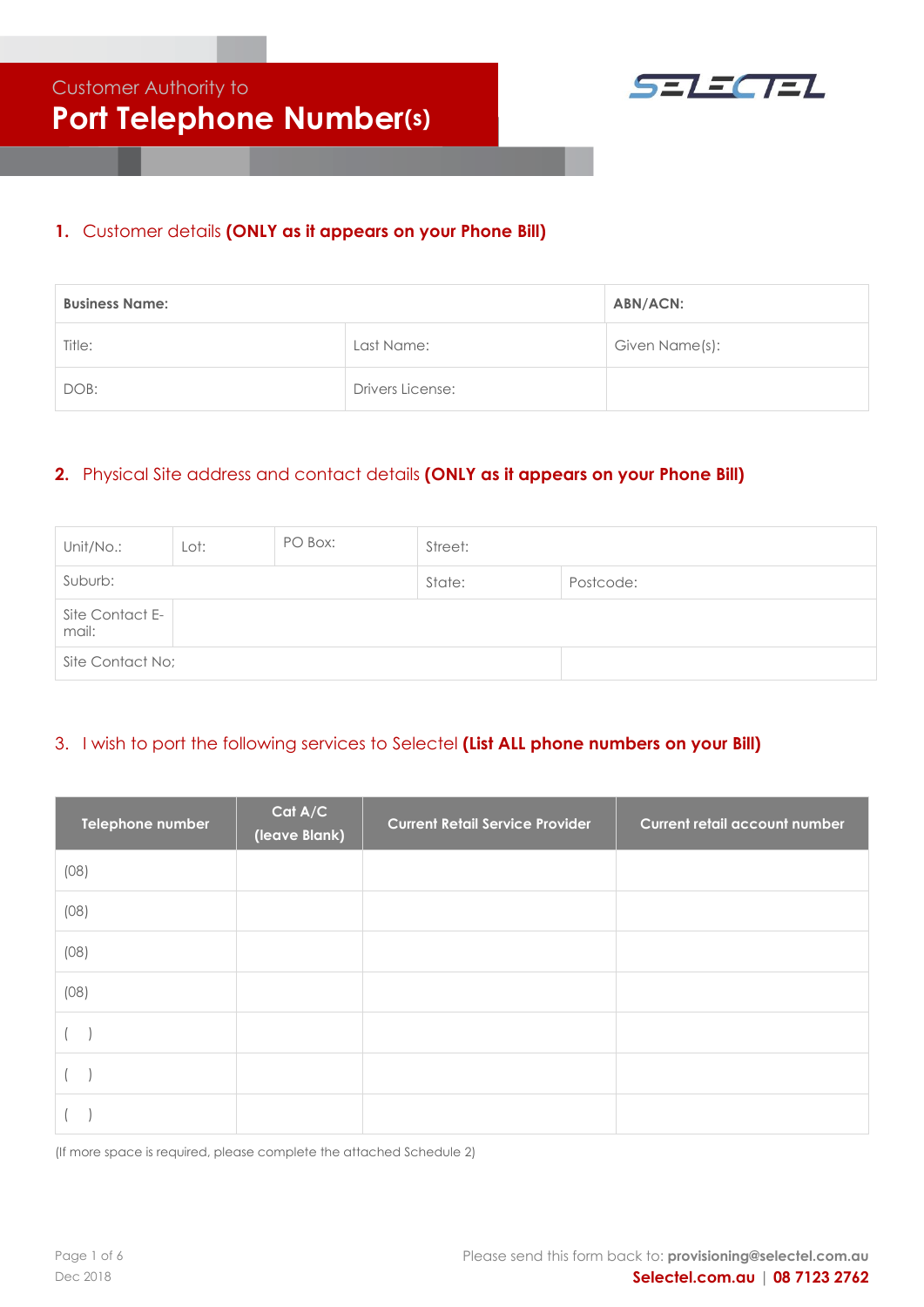



# 4. Or I wish to port the following range of telephone numbers to Selectel (cat c)

| First number in range | Last number in range | <b>Current Retail Service Provider</b> | <b>Current retail account number</b> |
|-----------------------|----------------------|----------------------------------------|--------------------------------------|
|                       |                      |                                        |                                      |
|                       |                      |                                        |                                      |
|                       |                      |                                        |                                      |
|                       |                      |                                        |                                      |
|                       |                      |                                        |                                      |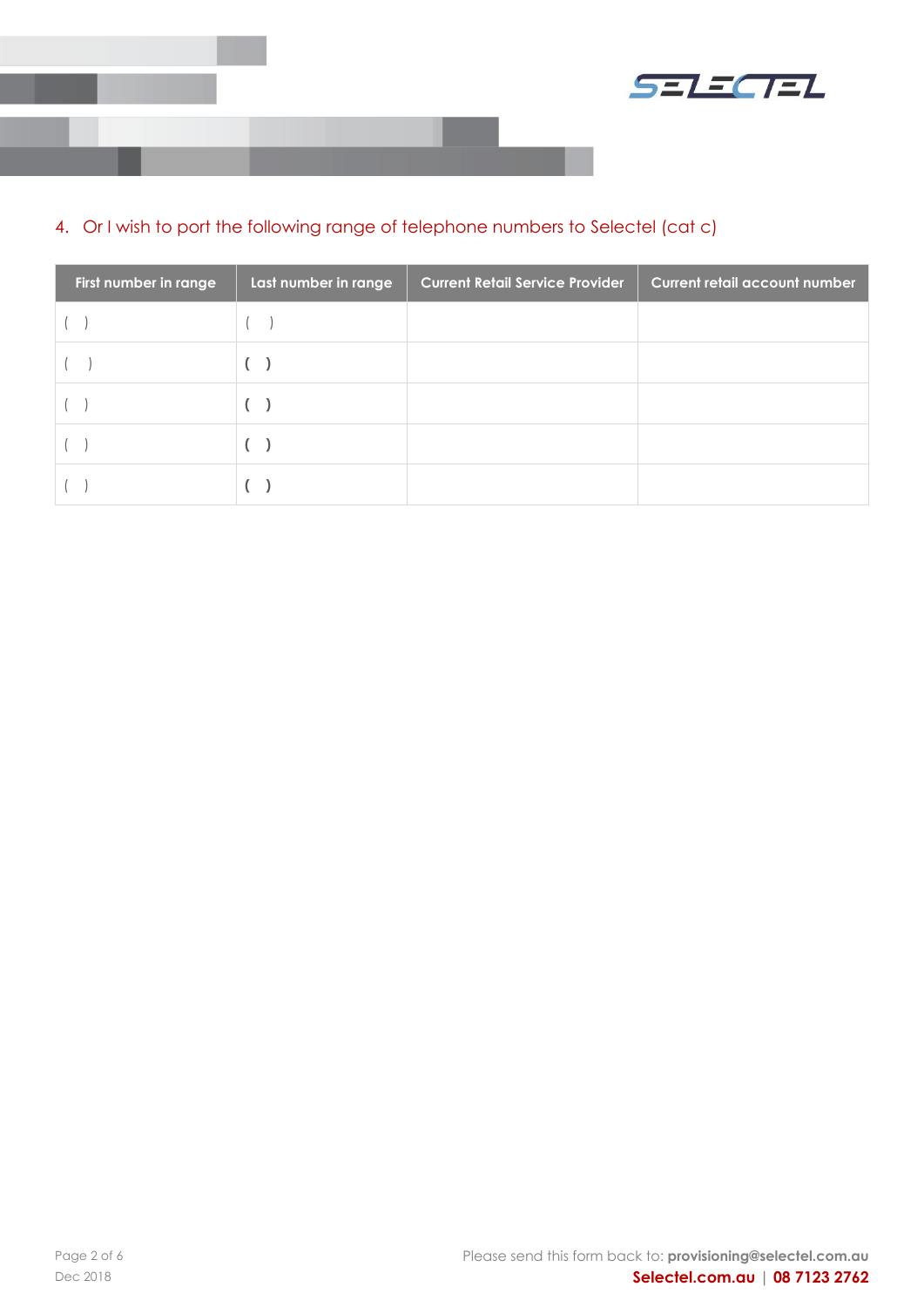### 5. Cutover details

| Preferred cutover date: | Preferred cutover time (Cat C): |
|-------------------------|---------------------------------|
| (dd/mm/yyyy)            |                                 |

#### **(Cat A: min 5 business days, Cat C: min 21 business days. If not provided then it is assumed to be required as soon as possible)**

### 6. Authorisation

I authorise for the telephone number(s) listed above to be ported to Selectel

I acknowledge that I am authorised to request the porting of the telephone number(s) listed on this form.

I acknowledge that I have been advised that:

- By porting the telephone number(s) listed on this form, the service associated with that telephone number is disconnected from the existing service provider's network and may result in finalisation of the account for that service;
- By porting the telephone number(s) listed on this form, any DSL/Spectrum Sharing service associated with that telephone
- number is disconnected and may result in finalisation of the DSL Spectrum Sharing account for that service; and • Although I have the right to port the telephone number(s), there may be costs and obligations associated with the port which may include early termination fees and porting fees.

| <b>Authorised Signatory (Print name)</b>                                                                                                                           |          | Signature    |                           |  |
|--------------------------------------------------------------------------------------------------------------------------------------------------------------------|----------|--------------|---------------------------|--|
| <b>Position/Title</b>                                                                                                                                              | Date     |              |                           |  |
| Email                                                                                                                                                              |          |              |                           |  |
| <b>Capacity:</b> (Please select appropriate option)                                                                                                                | Customer | $\Box$ Agent | Authorised Representative |  |
| By executing this Customer Authority the signatory warrants that they are authorised to sign this Customer Authorisation on the<br>$\bullet$<br>Customer's behalf. |          |              |                           |  |

This Customer Authorisation is valid for 90 calendar days from this date.

## 7. Term and conditions of service and porting guidelines

#### **Terms and Conditions**

- You must not deactivate your existing service when porting. Telephone numbers can only be ported while active.
- You can only withdraw your authority to port this telephone number before the Electronic Cutover Advice is sent to your current Service Provider, which will be on or after the preferred cutover date specified in this form.
- Selectel provides no guarantee that it can port your telephone number from your current Service Provider. Your current Service Provider may reject this port request if the information you provide is incorrect or does not match the data held by them. In this case you authorise Selectel to correct the information and resubmit the request to port your telephone number or dispute the rejection by your current Service Provider. A porting request may also be rejected for other reasons as stated in the LNP Industry Code.
- Selectel provides no guarantee that the telephone number will be ported within any specified timeframe. Cat A cutovers typically take occur at 9am NSW time, however this can vary depending on the losing provider. Cat C porting hours of operation are 8:30am to 4pm AEST/AEDST Monday to Friday, excluding National Public Holidays. Cutover can only be initiated at least 5/21 business days (Cat A / Cat C) after the porting Notification Advice is sent by Selectel to your current Service Provider. If a port request is rejected and needs to be resubmitted, cutover cannot take place for at least another 5/21 business days after the request is resubmitted.
- In the event of a port, withdrawal or reversal, Selectel is not responsible for any period of outage.
- You may have outstanding contractual obligations and/or port-out costs owed to your current Service Provider. Selectel is not liable for any such costs.
- Only your telephone number will be transferred to Selectel. This may result in the loss of any Value Added Services that are associated with the service provided by your existing Service Provider (eg voicemail, broadband).
- If you wish to port your telephone number from Selectel to another Service Provider, then you must contact the other Provider.
- Selectel reserves the right to charge a fee for porting your telephone number to or from Selectel.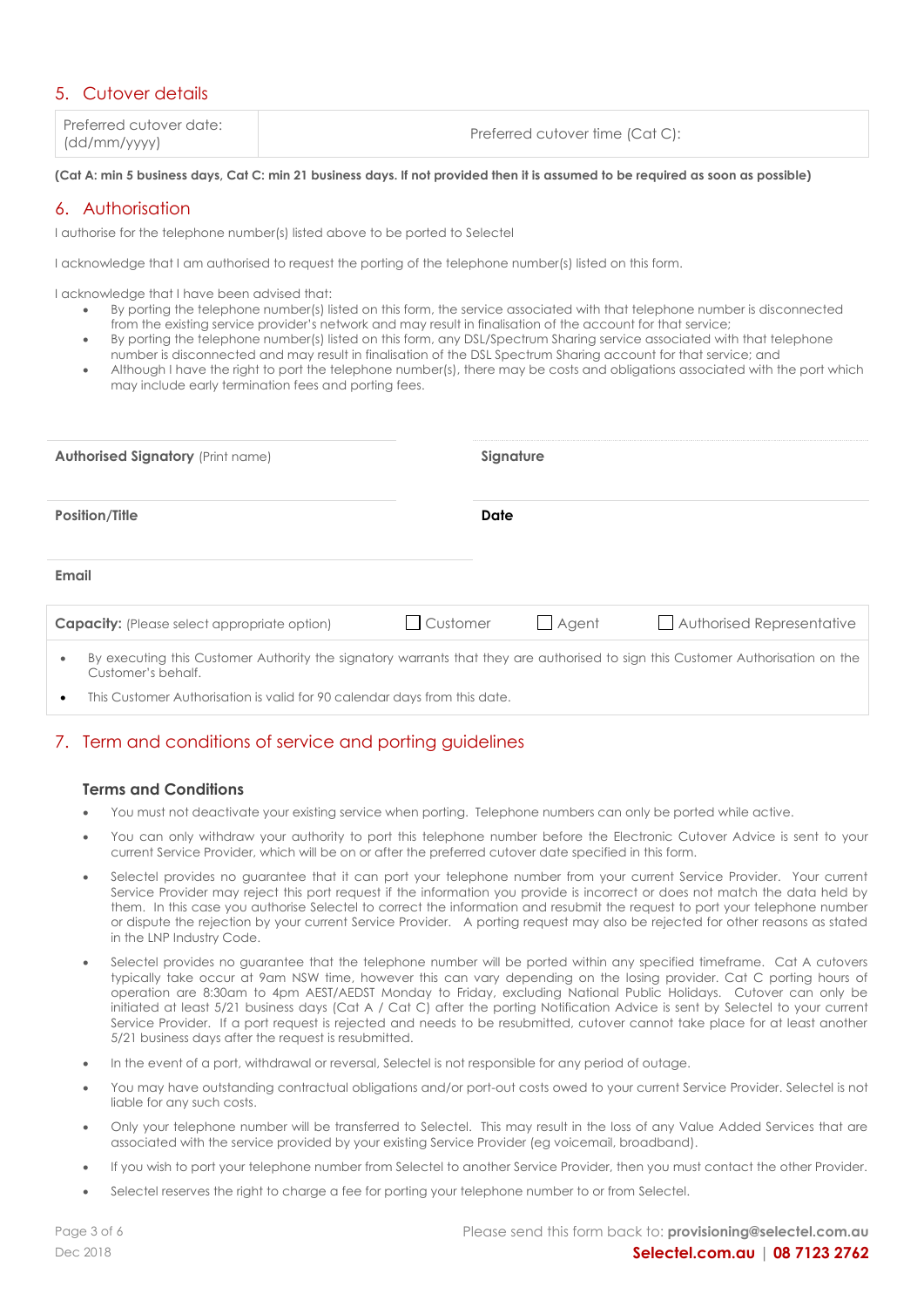• Local Number Portability (LNP) does not guarantee you can keep your telephone number if you move to a different geographic location.

#### **LNP Porting Guidelines**

#### **Cat A (Simple) ports**

Port request is submitted to losing carrier. Response is usually received within 3-5 business days.

Typical responses and consequent actions are:

- Port Accepted. A time may now be scheduled for the port to take place. Cutover can be scheduled as soon as Acceptance has been received. Customer needs to provide a cutover date when the number can be deactivated and transferred across. Cutover will commence at 9am on this date. If there are problems the port can be reversed up to 4 hours from the initial start time. Most successful ports are complete within 30-60 minutes, but this is not guaranteed. If the port is not complete within 2 hours a fault may be logged with Telstra to investigate. Once port is complete it is advisable to test inbound calls from several carriers (such as Telstra, Optus, Vodafone, etc).
- **Port Rejected.** The most common reasons for a rejected port include:
	- o Complex port ordered as a Simple port. There are many reasons why a number would be considered Complex –see below for more detail. In this scenario the port needs to be re-ordered as a Complex port, or the customer may be able to remove the features from their line that would classify it Complex, and then re-submit the port request as Simple.
	- Incorrect details submitted. Check the phone number, losing carrier and account number with the customer to ensure they are correct.

#### **Cat C (Complex) ports**

The Cat C porting process involves several stages. Any rejections or problems with each stage will need to be corrected, and then resubmitted.

- **Stage 1: PNV.** The numbers on the request, customer details, & service address are confirmed with the losing carrier. Response time is 5-10 days. If any details are missing or incorrect, these need to be corrected and then the PNV is resubmitted.
- **Stage 2: Submission.** Once a PNV has been approved, the port request is fully submitted. Response time 5-10 days.
- **Stage 3: Cutover**. Once the submission has been accepted, a cutover appointment may be booked with the losing carrier. Cutover appointments must be booked a minimum of 10 business days in advance, and are subject to availability. We recommend morning cutovers. Cutovers are generally completed 30-60 minutes from when they are initiated, but can be up to 2 hours. A cutover can be reversed up to 4 hours from the appointment time.

#### **Appendix 1:** simple or complex?

The two most common types of ports are Category A and Category C.

**Cat A** - simple services use an automated porting process, able to port within 4-5 business days of sending a porting request

Cat C - complex services that require project management to facilitate porting in a negotiated lead time of at least 30 days but can be up to 60 days.

Please be advised that it is the carrier that the number is being ported away from that determines whether it is a single port or a complex port however the below clarifies the two.

A 'simple service' is generally a single standard PSTN voice service with no 'enhancements'. Typically most residential lines would be considered simple services hence the Cat A process would apply. The Cat C process applies when porting a batch of numbers, or when porting a number that is associated to more complex products, like any of the following:

- MSN/Faxstream Duet Enhanced Faxstream Siteline
	-
- **Spectrum Line Hunt ANT1** 
	-
- 
- 
- Analogue Indial CVPN Centel/Centel Plus
- ISDN 10/20/30 Multiline

However there is still some ambiguity with regards to what should be classified as a simple or complex service. Ultimately, responsibility for classifying a service as simple or complex rests with the losing C/CSP. The list of complex products given above has been provided by Telstra as what Telstra considers to be complex products. However I wouldn't rely on this as an exhaustive list, so if you are ever in doubt about a particular product please let me know and I'll try to find out more for you.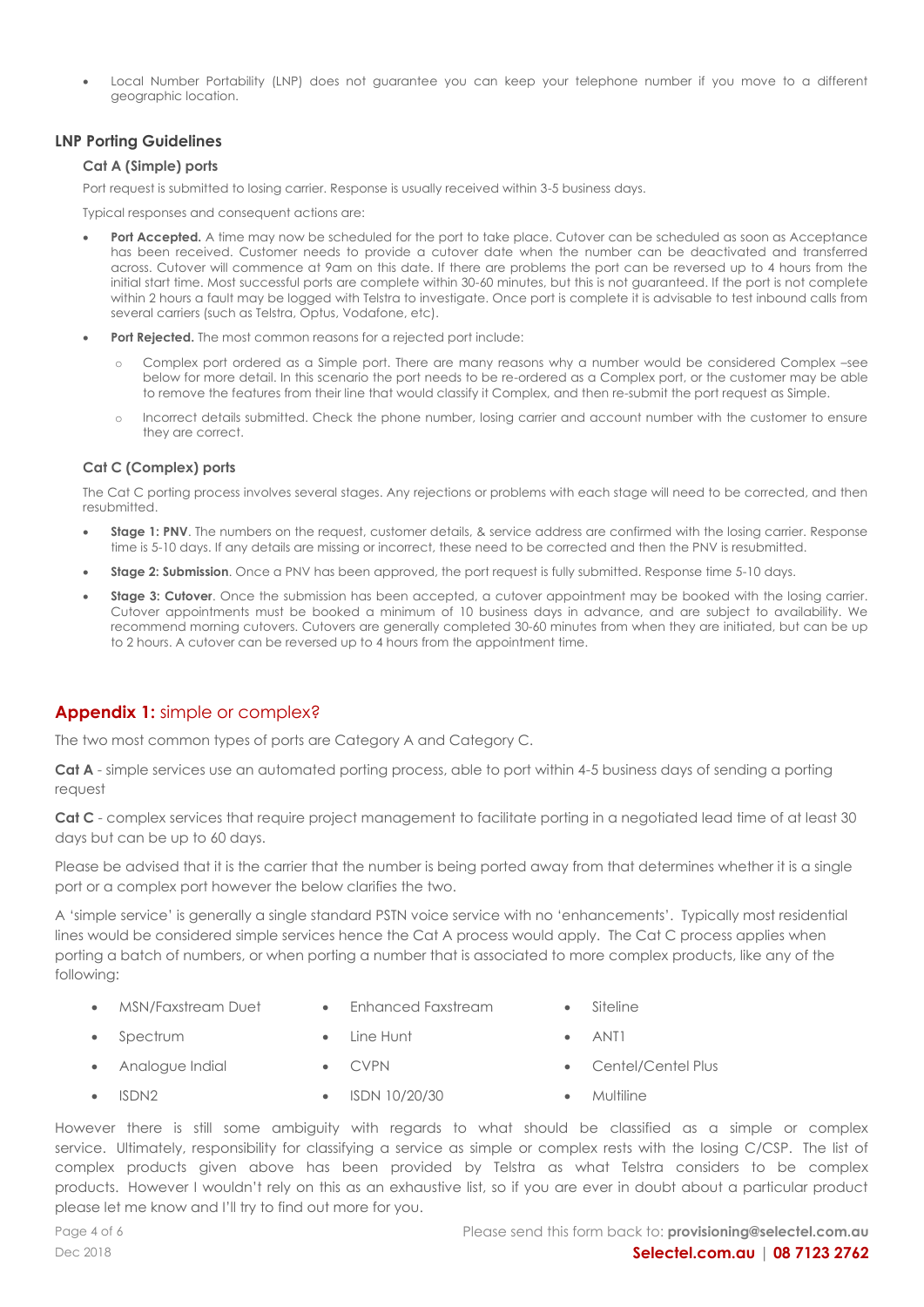If a business customer wants to port a group of numbers then that will be a Cat C port (unless it is a small batch of unrelated numbers that can each be ported separately). However in scenarios say where a customer wants to port a single number that is associated with one of the products above, it would be preferable to try to avoid the Cat C port if possible (particularly in the case of residential customers). For instance, if a number is an auxiliary line in a line hunt, then the customer could request for the auxiliary line to be removed before proceeding with the port. This will enable the service to be ported as a Cat A port (assuming there are no other 'complex' products associated with the service).

Please also bear in mind that if a group of numbers are linked to a single product (e.g. all numbers on an ISDN service or in a hunt group), then those numbers must be ported together in a Cat C port. If a Cat C port is attempted for only some of those numbers, it will be rejected.